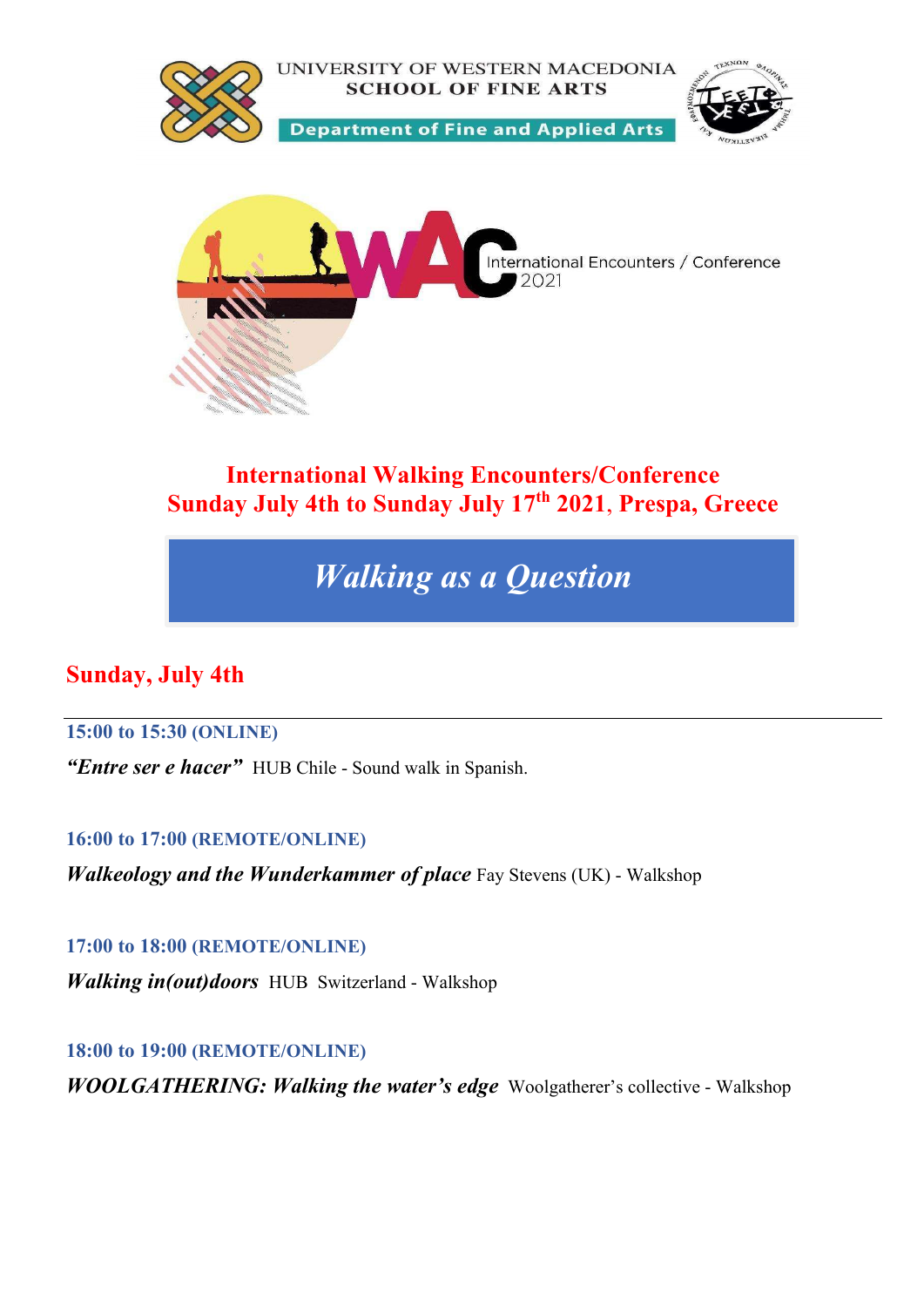# Monday, July 5<sup>th</sup>

8:30 to 10:00 am

Rapid Test, Psarades, entrance of the village.

8:00

**Walking into dancing (1st session)** Lise Brenner (NL) - Walkshop

10:00 (Parallel Walkshops)

**Transforming Visual Elements to Sonic Elements** Vasilis Ioakeimidis (EL) Communicative forms of walking Georgios Paliatsios (EL)

11:00 to 12:00 (Parallel Walkshops)

Walking Journal KIU Collective (NL) **Photogrammetry in Walking Art Filippos Kalamaras (EL)** 

### 15:00 to 16:00 (ONLINE)

**What Moves Between Free and Forced. (Presentation)** Jenny Polak and Regini Gloria (US)

### 17:00 to 18:00 (ONLINE)

*Walk the Line* Nikos Lamprinos (EL) - Walkshop

### 18:00 to 19:00 (REMOTE/ONLINE)

**Walking Composer** Laura Apolonio & Mar Garrido (ES) - Walkshop

# 19:00 to 20:00 (REMOTE/ONLINE)

**Walking with a Question HUB Canada - Walkshop** 

#### 21:00

Opening Dinner (with registration)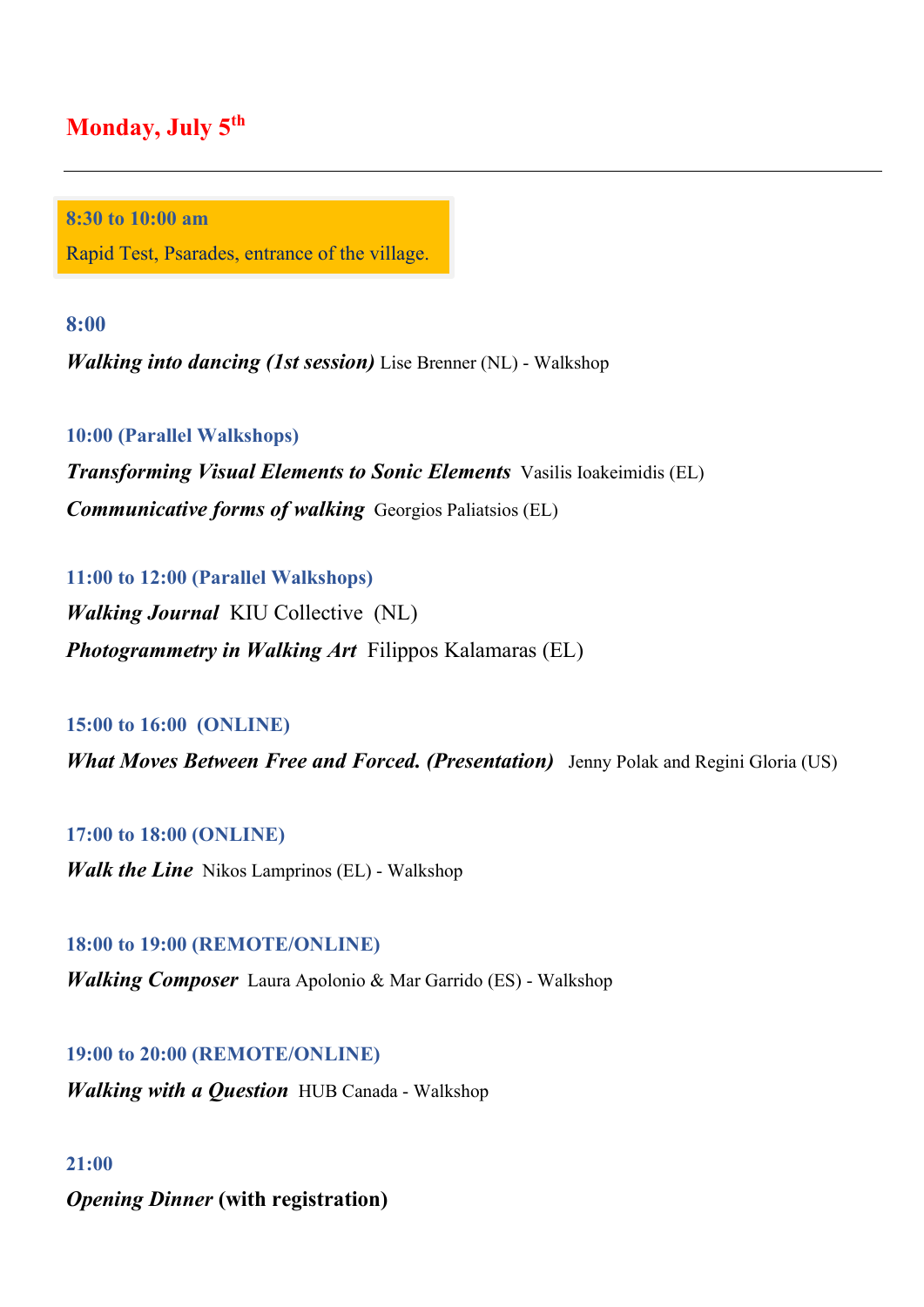# Tuesday, July 6<sup>th</sup>

### 8:00 (Parallel Walkshops)

Walking into dancing (2nd session) Lise Brenner (NL) Natural Mandala Vasiliki Sagkioti (EL)

#### 9:00 (Parallel Walkshops)

The Long Walk Klitsa Antoniou (CY) Walking with water Arba Bekhteshi (AL), REMOTE

# 10:00 (Parallel Walkshops) **The BODY PUBLIC** Anastasia Polychronidou (EL) Ephemeral memorials Anna Piatou (EL)

#### 11:00

Self-reflection through walking Lydia Asoniti (EL) & Ioanna Kalogeraki (EL) **Body Walking** Tamsin Grainger (UK) & **Becoming Tree** Andrea Jaeger (UK)

#### 17:00 to 18:00 (REMOTE / ONLINE)

*Walking a Line* Ruth Broadbent - Walkshop

#### 18:00 to 19:00 (REMOTE)

Walk around the block HUB Switzerland - Walkshop

#### 19:00 to 20:00 (REMOTE)

Awareness Walk Sandra Cowan (CAN) - Walkshop

21:00 to 22:00 (ONLINE) Walk Listen Café Remote Walking - Walking Prompts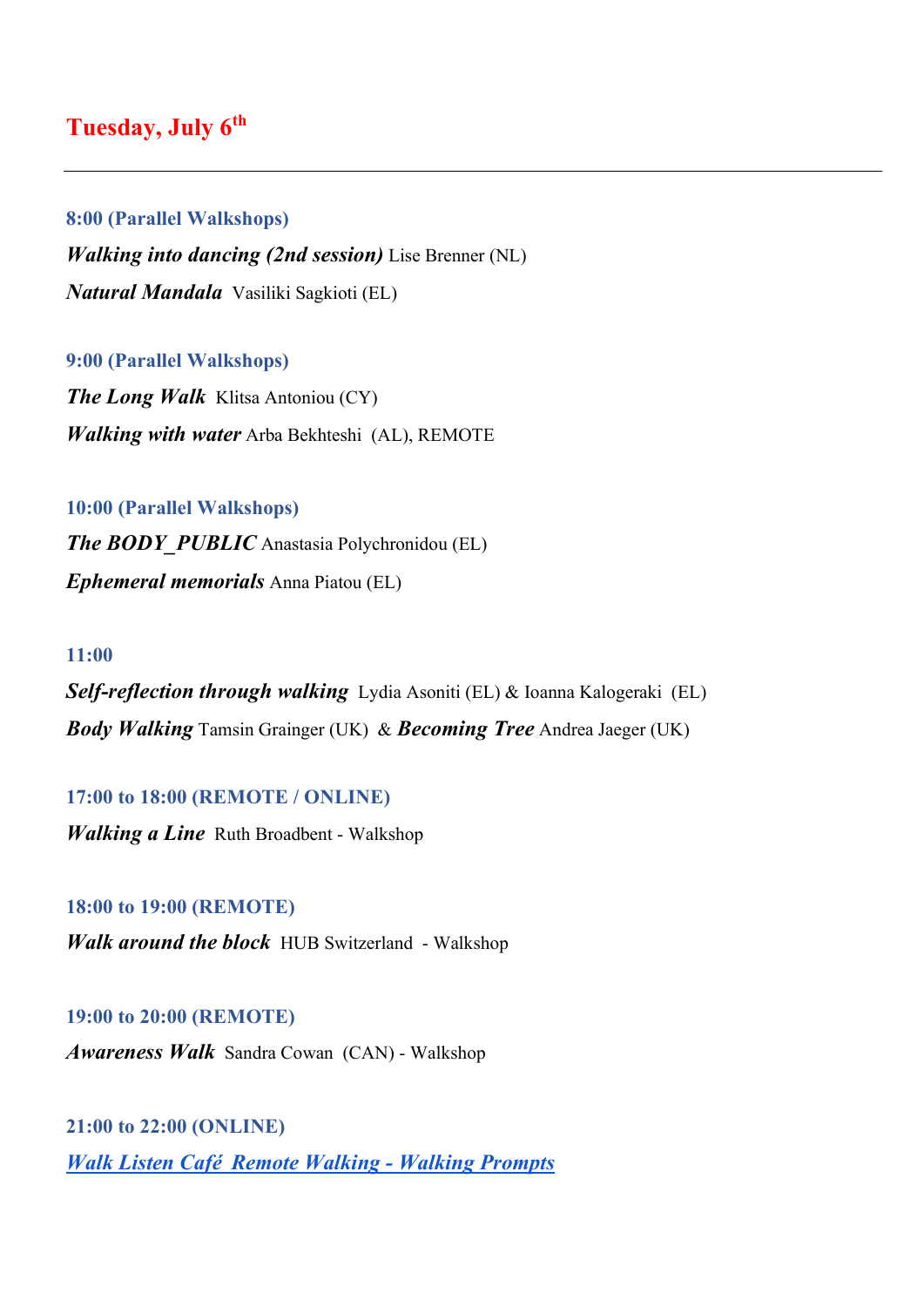# Wednesday, July 7<sup>th</sup>

#### 5:00

The symphony of nature Panagiotis Lezes (EL) - Sunrise Walk

#### 8:00

**Walking into dancing (3rd session)** Lise Brenner (NL) - Walkshop

#### 9:00 (Parallel Walkshops)

The Land of Invisible Presences Yannis Ziogas (EL) **On the naming of places** Clara Gari (ES)

### 10:00 to 11:00 (Parallel Walkshops)

Happy Tourists-Get Lost Soazic Guezennec (FR) **The BODY PUBLIC** Anastasia Polychronidou (EL)

11:00 (Parallel Walkshops) Grapefruits and Heterotopias Dimitra Nikolopoulou (EL) On a thin line Lia Nalbantidou (EL) & Sila Zamani (EL)

18:00 to 19:00 (REMOTE) Port/Limani HUB Edinburgh - Walkshop

19:00 to 20:00 (REMOTE/ONLINE) LONG DISTANCE ROUNDABOUT Ienke Kastelein (NL) - Walk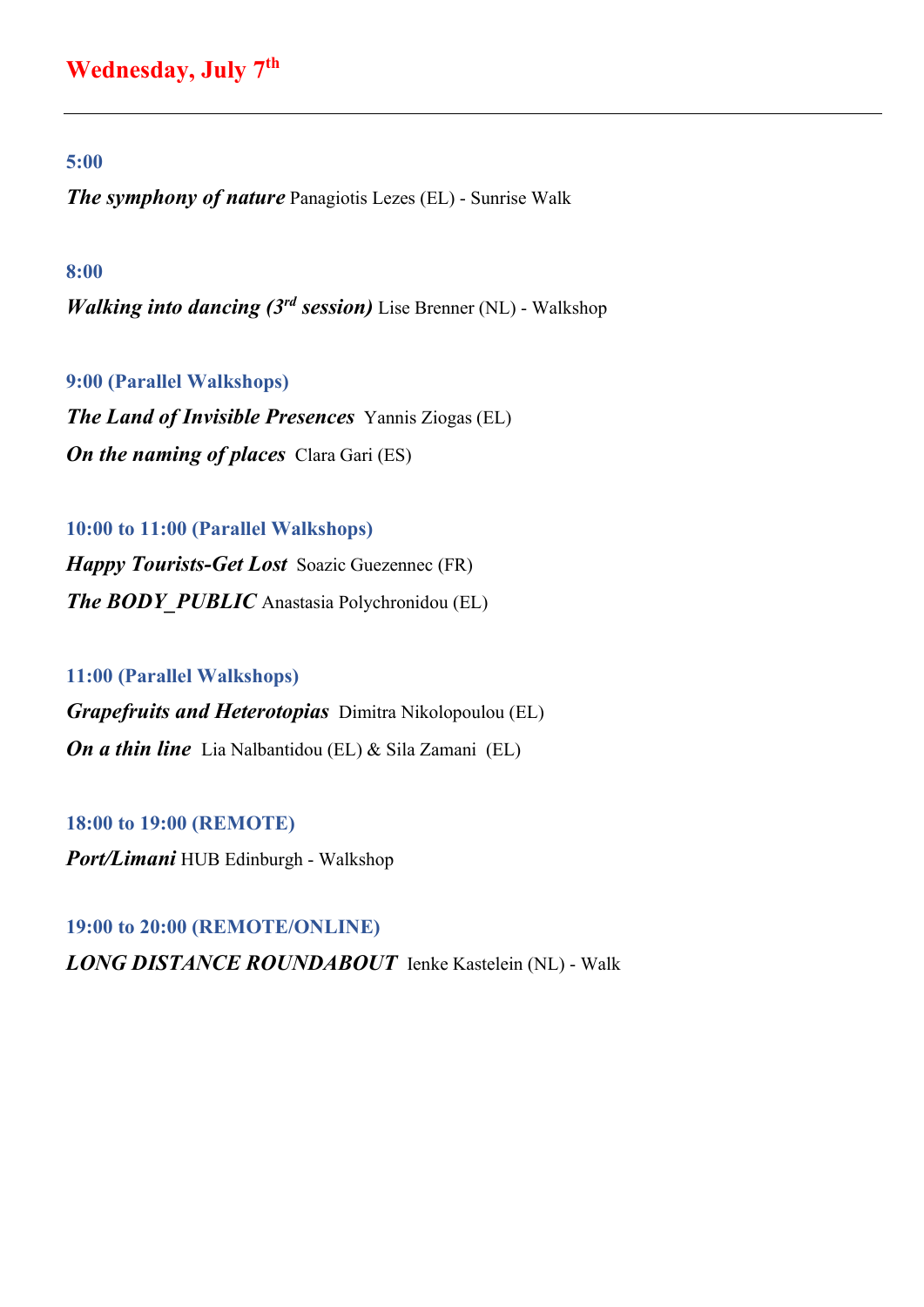# Thursday, July 8th

#### 6:30 am

Walking as a Spiritual Question Rania Schoretsaniti (EL) - Walkshop

#### 8:00

**Walking into dancing (4th session)** Lise Brenner - Walkshop

8:30 to 10:00 am

Rapid Test, Psarades, entrance of the village.

Conference Program (Day 1)

#### 10:15

Arriving at venue and registration Covid

10:45

Opening session conference

11:45 Break 15 min

#### 12:00

Session 1 (2 speakers) (45 min + 15 min  $q\&q$ ) Walter Benjamin Memorial Walk Clara Gari (ES) **Walking as a manifestation of the Other** Faye Tzanetoulakou (EL) Walking as a Spiritual Question Rania Schoretsaniti (EL), artist's presentation.

Moderator: Herman Bashiron Mendolicchio

13:00 Lunch break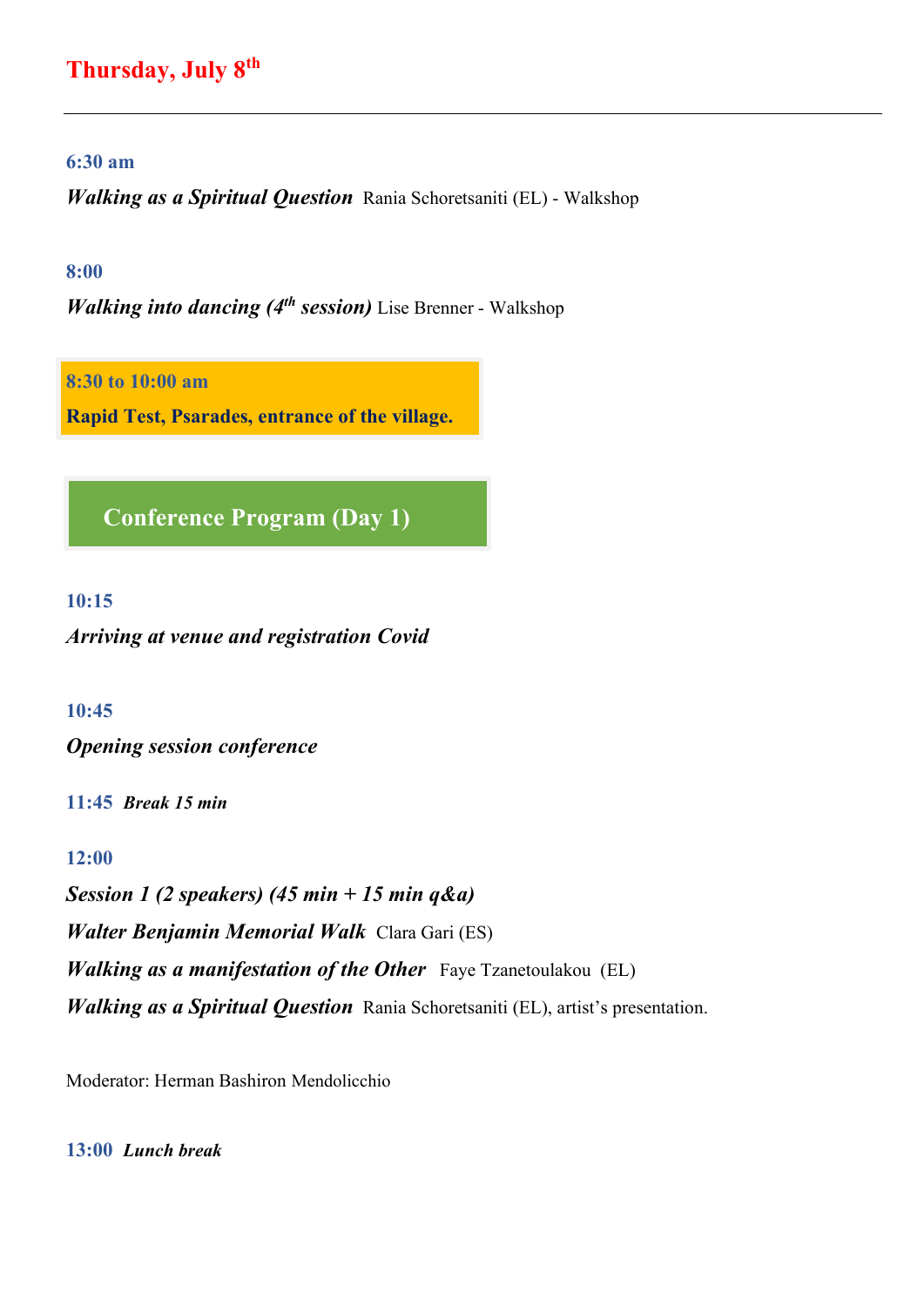### 14:30

Session 2 (3 speakers) (45 min + 15 min q&a) **Performing memory in familiar landscapes** Maria Sideri (EL) Why do we walk in the areas of the Prespa Lakes? Aspasia Voudouri (EL) Walking in the Land of Invisible Presences Yannis Ziogas (EL), artist's presentation. Moderator: Lydia Matthews

15:00 (Parallel walkshop) (REMOTE/ONLINE)

Between having and being (sound walk) HUB Chile

15:30 Break 15 min

# 15:45

Session 3 (3 speakers) (45 min + 15 min  $q\&q$ The symphony of nature Panagiotis Lezes (EL) artist's presentation Soundwalk 4.0: Strolls in digital territories Batsis Dimitris (EL) Supercluster Locative Media. Deep knowledge and agency for a more than human planet. Geert Vermeire (B) & Fred Adam (ES) Moderator: Faye Tzanetoulakou (EL)

16:00 (Parallel walkshop) (REMOTE) Roaming Salon - London and Remote Mary Paterson (UK)

16:45 Break 15 min

### 17:00

Session 4 (3 speakers) (45 min + 15 min  $q\&a$ ) The use of Photogrammetry in Walking Art Filippos Kalamaras (EL) 'Swamp Walk, Stepping into the Great Swamp' Janice Yamanaka (US) Notes on Recording Annie Tsevdomaria (EL)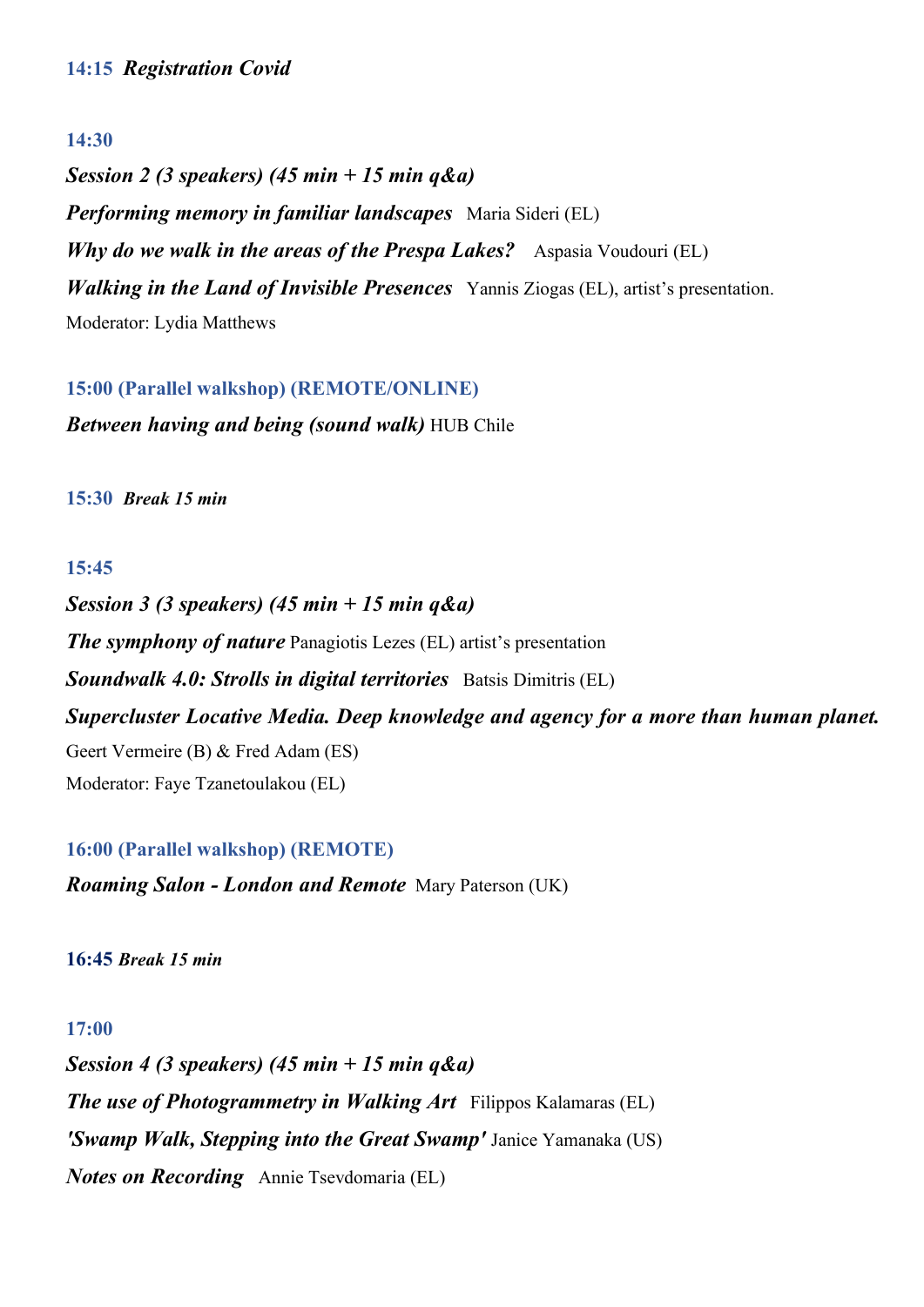Moderator: Yannis Ziogas (EL)

18:00 End of Day 1

19:00 to 20:00 (REMOTE/ONLINE)

What questions are better asked from Prespa than elsewhere? Petra Johnson (UK)

21:00 - 22:00 (ONLINE) Walk Listen Café The rhythm of streets

Friday, July 9th

6:00 to 9:00

**Question Path to Pili** Yannis Ziogas (EL), Christos Ioannidis (EL) - walkshop

8:00 to 9:00

**Walking into dancing (5<sup>th</sup> session)** Lise Brenner - walkshop

#### 09:00 to 10:00 (REMOTE)

Windwalking London and Prespa Windwalkers (UK) - walkshop

Conference Program (Day 2)

10:00

Arrival at conference venue and registration Covid

10:30

Session 5 (45 min + 15 min  $q\&a)$ **Stepping up Solidarity** Judith Franke (AT) Wandering Anna Luyten (B)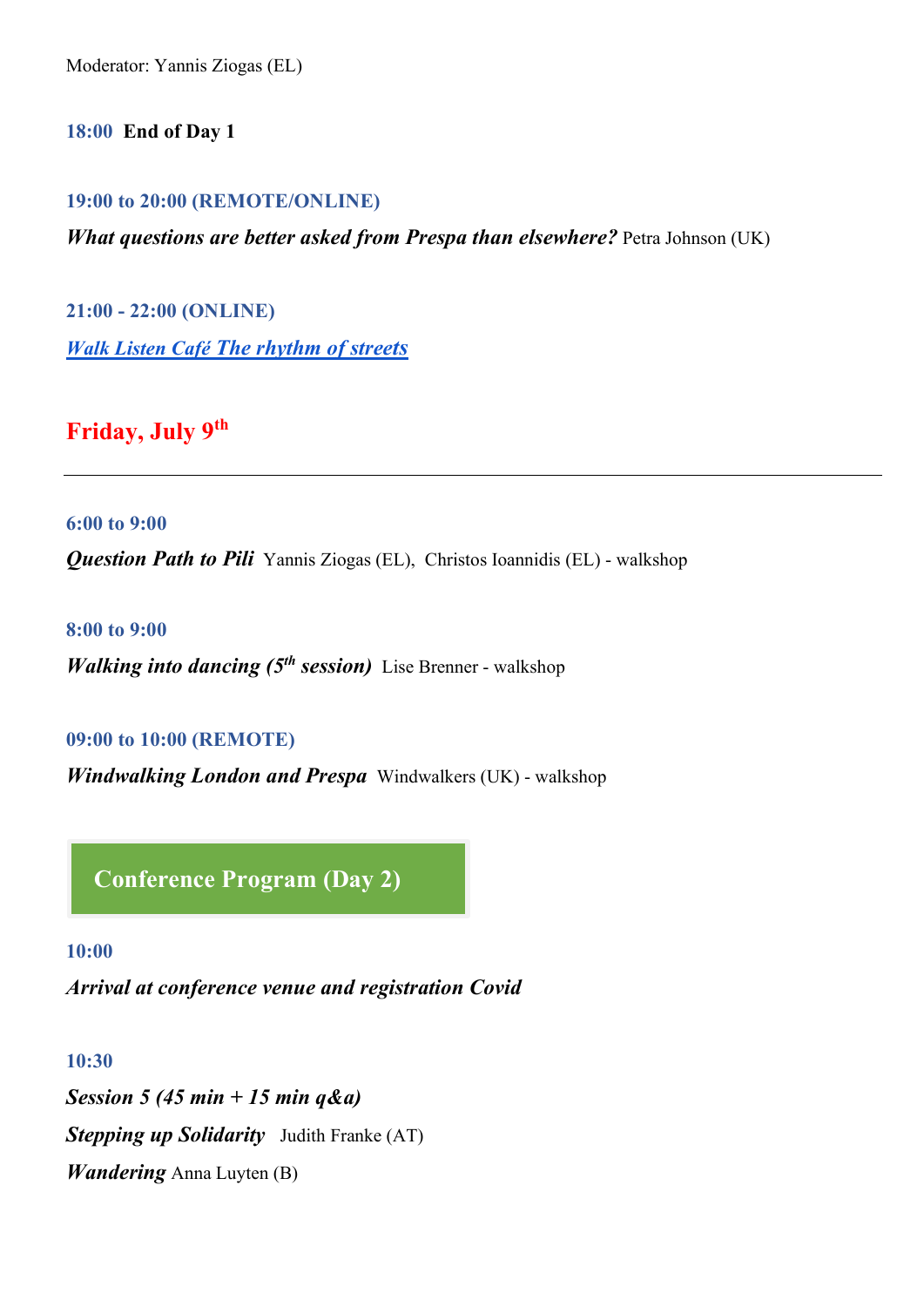Walking the Talk: Theory and Praxis in The Public Manoeuvering Strategic System Heather

Contant (IT)

Moderator: Herman Bashiron Mendolicchio

11:30 Break 15 min

# 11:45

Session 6 (45 min + 15 min  $q\&a)$ Walking with cancer: from the basement of Theageneio hospital to the summits of Greek mountains Iordanidis Andreas (EL) The Long Walk Klitsa Antoniou (CY), artist's presentation. "Listen – Touch – Feel" Koutsoukou Panagiota (EL) Moderator: Yannis Ziogas (EL)

### 12:45 Lunch break

13:00 Registration covid

### 14:00

# Session 7 Part 1 (hybrid) "Pandemic Walking"

Deirdre Heddon, Clare Qualmann, Morag Rose, Maggie O'Neill and Harry Wilson Moderator: Lydia Matthews

15:00 Break 15 min

# 15:15

Session 7 Part 2 (2 speakers, 30 min + 15 min  $q\&q$ 

Short trips Sylvie Clairet (FR)

Happy Tourists-Get Lost Soazic Guezennec (FR/D), artist's presentation.

Moderator: Lydia Matthews

16:00 - 18:00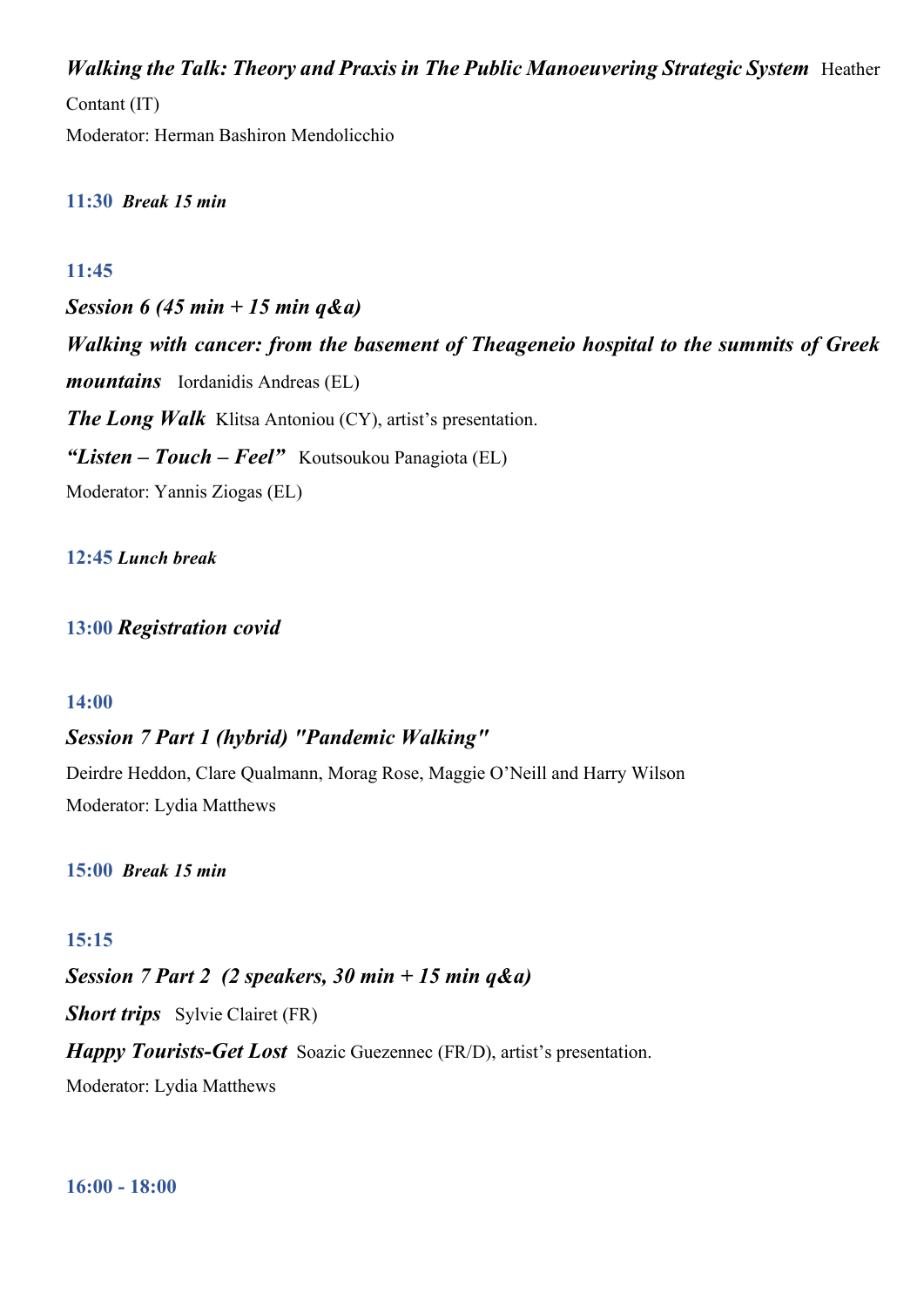Session 8 - Online panel HUB Cyprus (live) Walking: The Cyprus Experience, CUT Fine Arts Lab.

Moderator: Klitsa Antoniou

18:00 End of Day 2

18:00 to 19:00 (ONLINE) Final presentation HUB Canada

19:00 (REMOTE)

Windwalking London and Prespa Windwalkers (UK)

21:00 to 22:00 (ONLINE) Walk Listen Café Deep mapping and cyber walking

22:00 to 23:00 Screening Is Walking Art Christos Ioannides (EL)

# Saturday, July 10<sup>th</sup>

5:30 to 7:00 Looking into the light of the labyrinth Anna Luyten (B)- walkshop

8:00 to 9:00 **Walking into dancing (6<sup>th</sup> session)** Lise Brenner (NL)

9:00 to 10:00 (Parallel Walkshops) Walking Journal KIU Collective (NL) Hetero - Topia Annie Tsevdomaria (EL)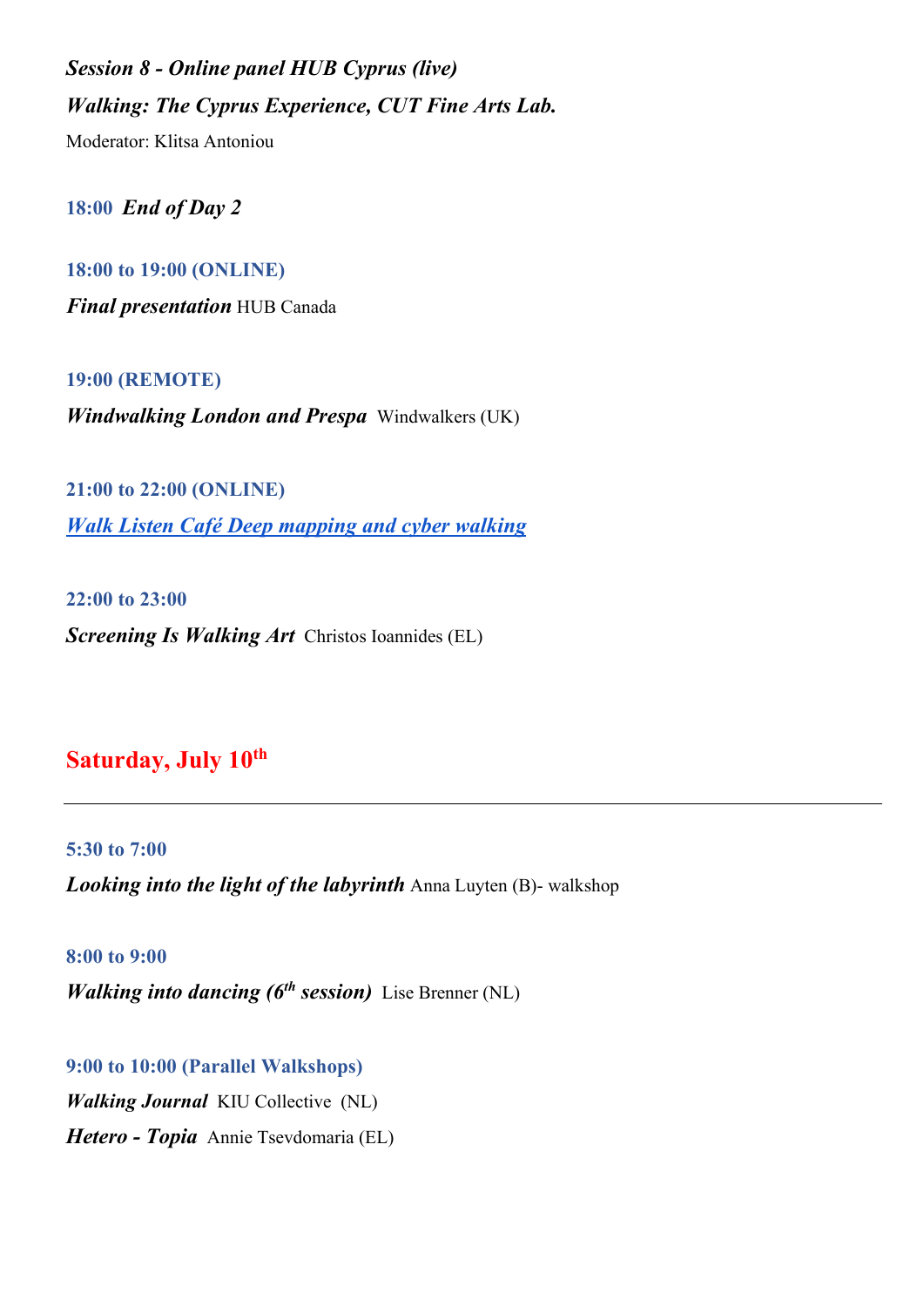#### 10:00 to 11:00 (Parallel Walkshops)

Flyways (sound walk) Geert Vermeire - Simona Vermeire - Stefaan van Biesen (B) **Smart Walking Time Space and Labour** Herman Bashiron Mendolicchio (IT)

#### 11:00 to 12:00

Becoming Tree. (REMOTE) Andrea Jaeger (UK)

14:00 Registration Covid

14:15 Session 9

HUBs Brazil, Argentina, Chile, Canada, UK, Switzerland, Cyprus, Corsica, Sardinia Moderators: Yannis Ziogas (EL) and Geert Vermeire (B)

15:45 Break 15 min

16:00 – 17:15 Deliberation 17:15 Break 15 min

17:30 to 18:30 (REMOTE/ONLINE)

**Why do we walk during pandemia** HUB Brazil – global walk

19:00 to 20:00 (REMOTE)

Listening Walkers. Sound expeditions. HUB Argentina - live sound walk Prespa/Argentina

21:00 Final dinner (with registration)

# Sunday July 11th - Saturday July 17th - Online continuation Daily program - walkshops and Walk Listen Café

Remote (for Prespa): with an avatar (a volunteer) in Prespa of the remote artist, a mobile device is recommended Online (for the world): a global walkshop Remote/Online: combination of both